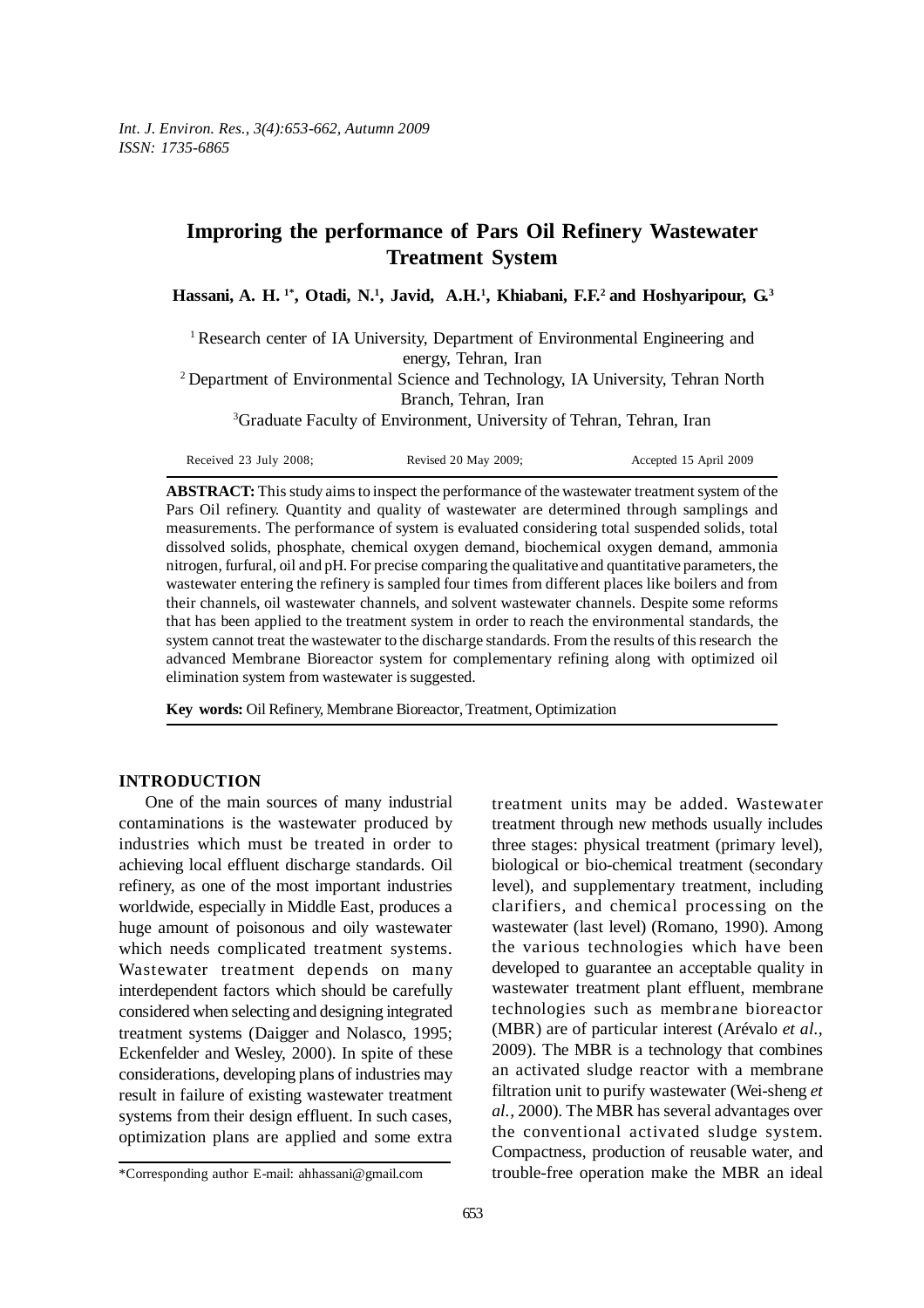process for recycling wastewater where water and space are both limited. (Daigger, and Nolasco, 1995; Arévalo *et al.,* 2009). The MBR has been widely used in water reuse systems in buildings, industry, sanitary treatment and municipal wastewater treatment. (Eynsham Hall, 2007; Chang *et al.,* 2008; Weiss and Reemtsma, 2008; Dialynas and Diamadopoulos, 2009).

Pars Oil Refinery, as one of the biggest refineries in Iran, uses a series of physical and chemical processes for producing lubricating oil, antifreeze, grease and break liquid. The processes used in such industries, which are special refineries in producing lubricating oil, entails effects and consequences on environment. The main cause of these problems is poisonous materials in the refinery's wastewater. The most important poisonous materials are furfural, methyl-ethylketene, and toluene. Besides, Pars Oil Refinery produces and paints the barrels of products at the refinery which causes some amounts of substances for washing barrels and paint to enter into the wastewater. It is clear that painting substances and detergents make wastewater treatment complicated. Furthermore, supplementary materials and paints used in the refinery causes heavy metals to enter into wastewater. Elimination of heavy metals from wastewater needs special processes and a considerable finance (Horan, 1990). Contaminating wastewater enters into the environment and seepages into the soil levels of the region. In long term, it spoils soil and makes it unsuitable (Metcalf and Eddy, 2000). The same object was experienced on the roundabout grounds of Tehran's refinery. Regarding the organic base of oily wastewater, it provides an appropriate place for microorganisms to grow and reproduce (Lessard and Beck, 1991). Many of these microorganisms cause disease and endanger human health (Reed, 1995). Same problems have been observed in other refineries. Kangan Gas Refinery is one of the greatest gas refineries in Iran. Environmental affects of this refinery should be assessed because of its high economic importance, as well as its considerable revenue. The results show that although pollution of the refinery wastewater is within world permissible limits (EPA), since the area is affected by the wastewater and surrounding area is confined with river basin it could be concluded that pollutants, which are discharged to the echo environment, are not in the permissible limits of the similar Industries (Sadatipour, 2004).

The present network for collecting the Pars Oil refinery's industrial wastewater has been designed and executed in three separated paths, including oily wastewater collecting network, solvents (furfural, methyl-ethyl-ketene, and toluene) wastewater collecting, and collecting network for underwater in cooling and boiling towers. Besides, the wastewater is gathered separately to be treated and processed. The refinery's wastewater show that there is no special network for gathering rain water streams, therefore they enter into this three-path network and are transfered to the treatment plant. Considering that human paths in this network are open-top, it is expected that most water streams enter into this network. In the future plan by the refinery, considering the results of analyzing industrial wastewater, and in order to solving the problem, wastewater network has been completed and adjusted. The treatment system consists of two oil-water separator unit, a dissolved air flotation unit, two monotonic tanks and a sand filter. This treatment system is not capable in reaching to the Iran department of environment (Iran DOE) effluent discharge standards.

With these considerations in mind, the objective of the present study is to analyze the treatment system problems and evaluate the effect of using MBR process as a tertiary treatment unit.

## **MATERIALS & METHODS**

This research was carried out during six months from August 2006 to January 2007. Studies are conducted through two parts: determining the volume of consumed water, and assessing quality and quantity of the produced wastewater in Pars Oil Refinery. In order to determine the quantity of the wastewater entering into wastewater treatment system, there was volume measurement with containers of determined volume of 20 Liters. As the consequence of this measurement, the amount of wastewater produced by the refinery is estimated to be about  $3 \text{ m}^3/\text{hr}$ . Regarding the fulltime activity of the refinery,  $72 \text{ m}^3$  wastewater is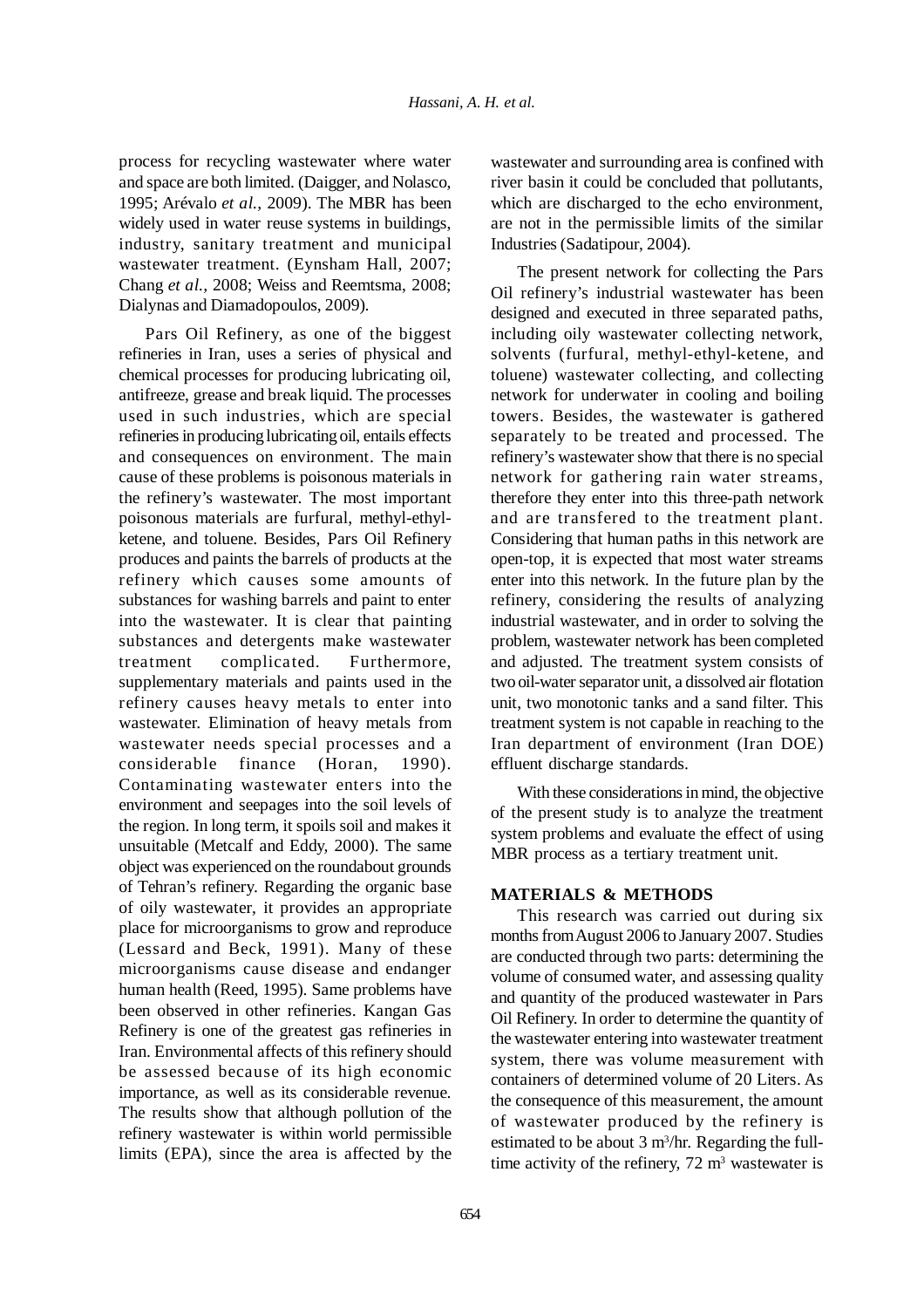produced daily. The average amount of mixed wastewater from solvents, cooling tower's underwater, boilers and oil pots were 12.1, 56.16, 9.7 m<sup>3</sup>/hr, respectively. In order to examining the quality of refinery's wastewater, the sources of wastewater are identified at different units including furfural unit, severance unit, storage unit, blending unit, tin-making unit, barrel-producing and painting unit, dismounting materials and freighting unit, antifreeze unit, grease-producing unit, and boilers units. Thus, in order to compare the quality and quantity of wastewater entering into wastewater treatment system, three canals, includes**;** cooling towers' underwater and boilers, oily wastewater, and solvent wastewater canals, were sampled. These samplings were composite which were done at four stages on hourly basis in morning and 500cc each time. The exiting wastewater was sampled and each sample was placed in a separate container. Therefore, at each sampling stage, the samples were picked up for tests sampling of mixing. They were analyzed in the laboratories of Oil Industry Research Center, Pars Oil Laboratory, and the laboratory unit at Science and Research Campus, Islamic Azad University, Tehran, Iran. The parameters tested in this research are pH, BOD, COD, Oil, Furfural,  $NH<sub>3</sub>$ , PO<sub>4</sub><sup>-</sup>, TDS, TSS, and Detergent.

The method for testing each parameter is according to the standard method 1991 mentioned in Table 1. In order to evaluating the contaminated wastewater in this industrial unit, there were 5 determined points to be examined through necessary tests during a 4 months period. The places of these points are shown in Fig. 1. After necessary examinations, and also on the basis of the present possibilities for increasing the work functionality, the operation of MBR system in exiting wastewater treatment from the refinery was considered. Thus, to be informed of the system function, the determined parameters were examined and analyzed at several stages at the entrance and exit. The used MBR in this research is an active sludge reactor attached to an external pipe-shaped UF unit. The reareation reactor has a volume of 20 Lit. The reactor was reareation through a Membrane spray in a bioreactor. The non-soluble oxygen density was maintained within 2-3 mg/L throughout the test stages (Fig. 2).

#### **RESULTS & DISCUSSION**

The first step towards examining the capacity of wastewater in undergoing treatment is to determine its various pollutants. General indices were used, since determining each of pollutants is costly and difficult.



**Fig. 1.The diagram of different section of refinery wastewater**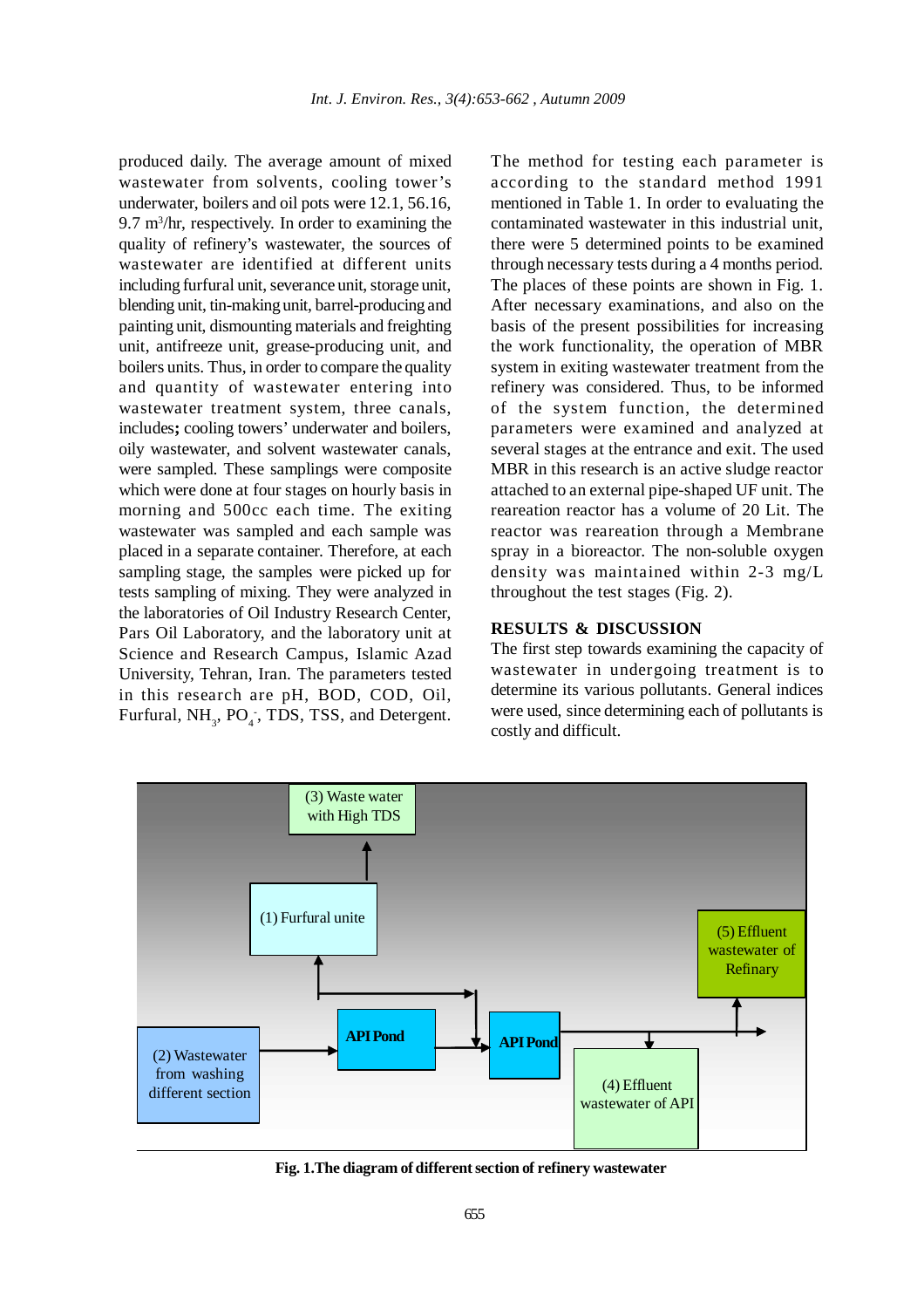

**Fig. 2. Diagram of the pilot in a laboratory scale**

| <b>Test</b>     | Unit                        | <b>Standard method</b>    |
|-----------------|-----------------------------|---------------------------|
| pH              | $\blacksquare$              | ASTMD1293                 |
| T               | $\rm ^{\circ}C$             | Standard Method 2550B     |
| <b>COD</b>      | mg/L                        | Standard Method 5220B     |
| <b>BOD</b>      | mg/L                        | Standard Method 5210B     |
| Oil             | mg/L                        | Standard Method 5520B     |
| <b>Furfural</b> | mg/L                        | Polarography              |
| NH <sub>3</sub> | mg/L                        | ASTMD 1426                |
| PO <sub>4</sub> | mg/L                        | ASTMD 515                 |
| <b>CI</b>       | $mg/L$ as CaCO <sub>3</sub> | Standard Method 4500 Cl-E |
| <b>TDS</b>      | mg/L                        | Standard Method 2540C     |
| <b>TSS</b>      | mg/L                        | Standard Method 2540D     |

The results of measuring PH, BOD, COD, Oil,  $NH<sub>3</sub>$ , PO<sub>4</sub>, Cl, TDS and TSS in wastewater sources, and also the results of comparing the influent and effluent of MBR system are shown in Tables 2 to 6 and Figs 3 to 9. Furthermore, the comparable graphs indicate the changing procedure of measured parameters at the sampling stations. In spite of some improvements in treatment system for achieving the environmental

standards, the present systems are not able to eliminate the pollutants completely; i.e. since the treatment procedure is not complete, it could not treat the wastewater until reaching the effluent discharge standard of Iran DOE. During the survey, the function of MBR treatment system was introduced as an efficient system for treating the refinery's wastewater, because this system lowers the amount of pollution as much as possible.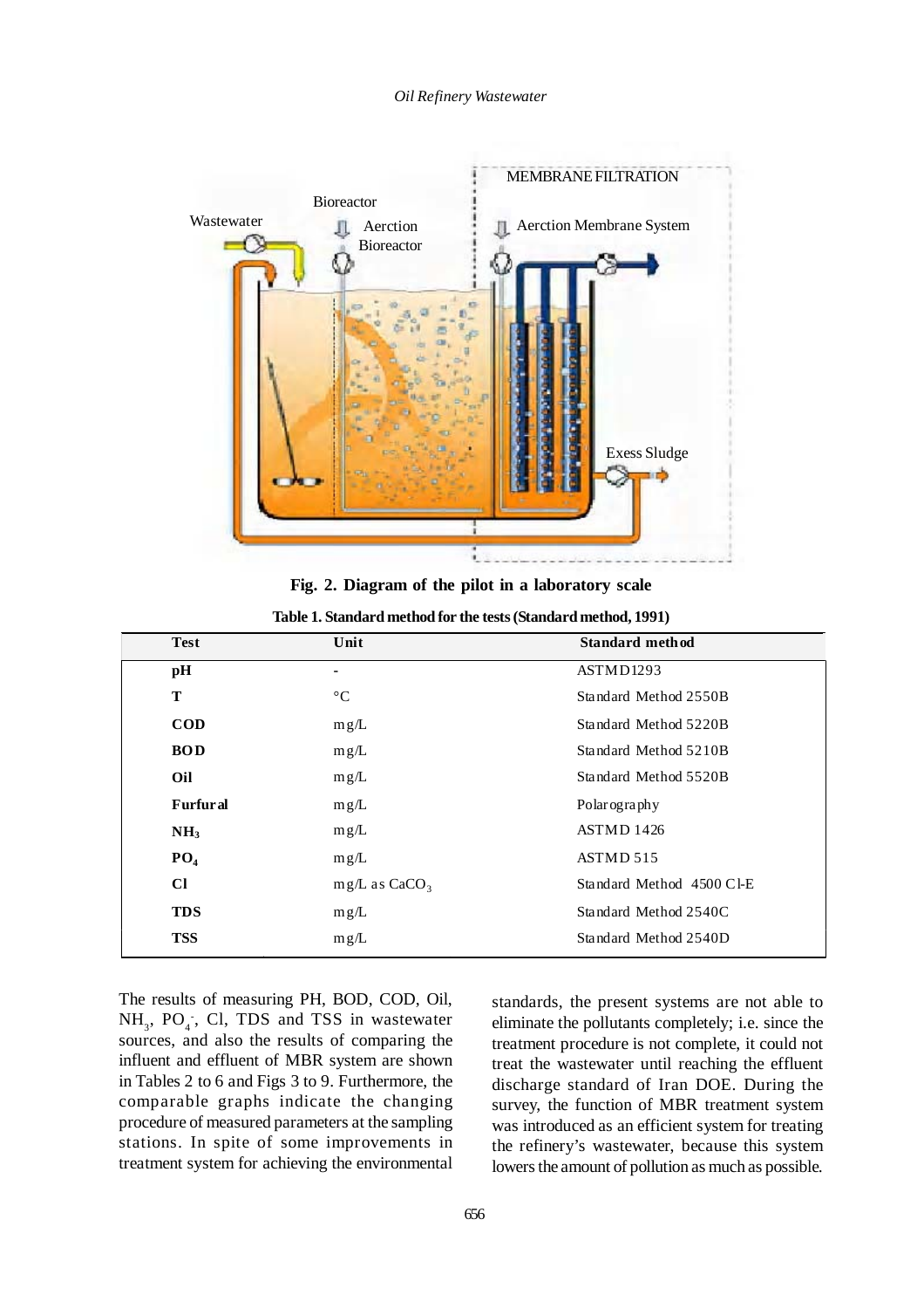|            |             | sampling times |     |       |       |       |       |      |     |
|------------|-------------|----------------|-----|-------|-------|-------|-------|------|-----|
| Parametr   | Unit        |                | ◠   |       | 4     |       | 6     |      | 8   |
| pH         | mg/L        | 10.2           | 9.8 | 10.75 | 9.8   | 10.50 | 9.6   | 9.80 | 10  |
|            | $^{\circ}C$ | 75             | 68  | 56    | 73    | 70    | 66    | 59   | 61  |
| COD        | mg/L        | 687            | 97  | 86    | 697   | 876   | 753   | 310  | 488 |
| <b>BOD</b> | mg/L        | 279            | 44  | 41    | 378   | 498   | 451   | .65  | 299 |
| Oil        | mg/L        | 150            | 130 | 138   | 212.1 | 256   | 80.20 | . 19 | 295 |
| Furfural   | mg/L        | 21             | 28  | 26    | 28    | 34    | 51    | 44   | 31  |

**Table 2. Result of the analysis of wastewater from Furfural Section**



**Fig. 3. Result of the analysis of wastewater from Furfural Unit**

**Table 3. Result of the analysis of the wastewater from washing different sections**

|                 |                 | sampling times |                               |       |       |      |      |       |       |  |
|-----------------|-----------------|----------------|-------------------------------|-------|-------|------|------|-------|-------|--|
| <b>Parametr</b> | Unit            |                | $\mathfrak{D}_{\mathfrak{p}}$ | 3     | 4     | 5    | 6    |       | 8     |  |
| pH              | mg/L            | 9/20           | 8/70                          | 7/80  | 8     | 8/10 | 7/40 | 8     | 7/90  |  |
| Т               | $\rm ^{\circ}C$ | 40             | 39                            | 32    | 37    | 34   | 36   | 39    | 33    |  |
| <b>COD</b>      | mg/L            | 392            | 412                           | 590   | 644   | 730  | 610  | 687   | 540   |  |
| <b>BOD</b>      | mg/L            | 148            | 205                           | 265   | 325   | 342  | 295  | 349   | 225   |  |
| Oil             | mg/L            | 294            | 196                           | 128   | 178   | 203  | 134  | 146   | 154   |  |
| Furfural        | mg/L            | 24             | 80.33                         | 35.40 | 35.20 | 26   | 28   | 30.10 | 22.10 |  |
| $N-NH3$         | mg/L            | 4.50           | 8.20                          | 9.10  | 7.90  | 6.80 | 9.60 | 7.45  | 6.36  |  |
| $P-PO4$         | mg/L            | 0.09           | 0.07                          | 0.24  | 0.26  | 0.14 | 0.18 | 0.17  | 0.13  |  |
|                 | mg/L            | 94             | 86                            | 121   | 92    | 49   | 108  | 79    | 69    |  |



**Fig. 4. Results of the analysis of the wastewater from washing different sections**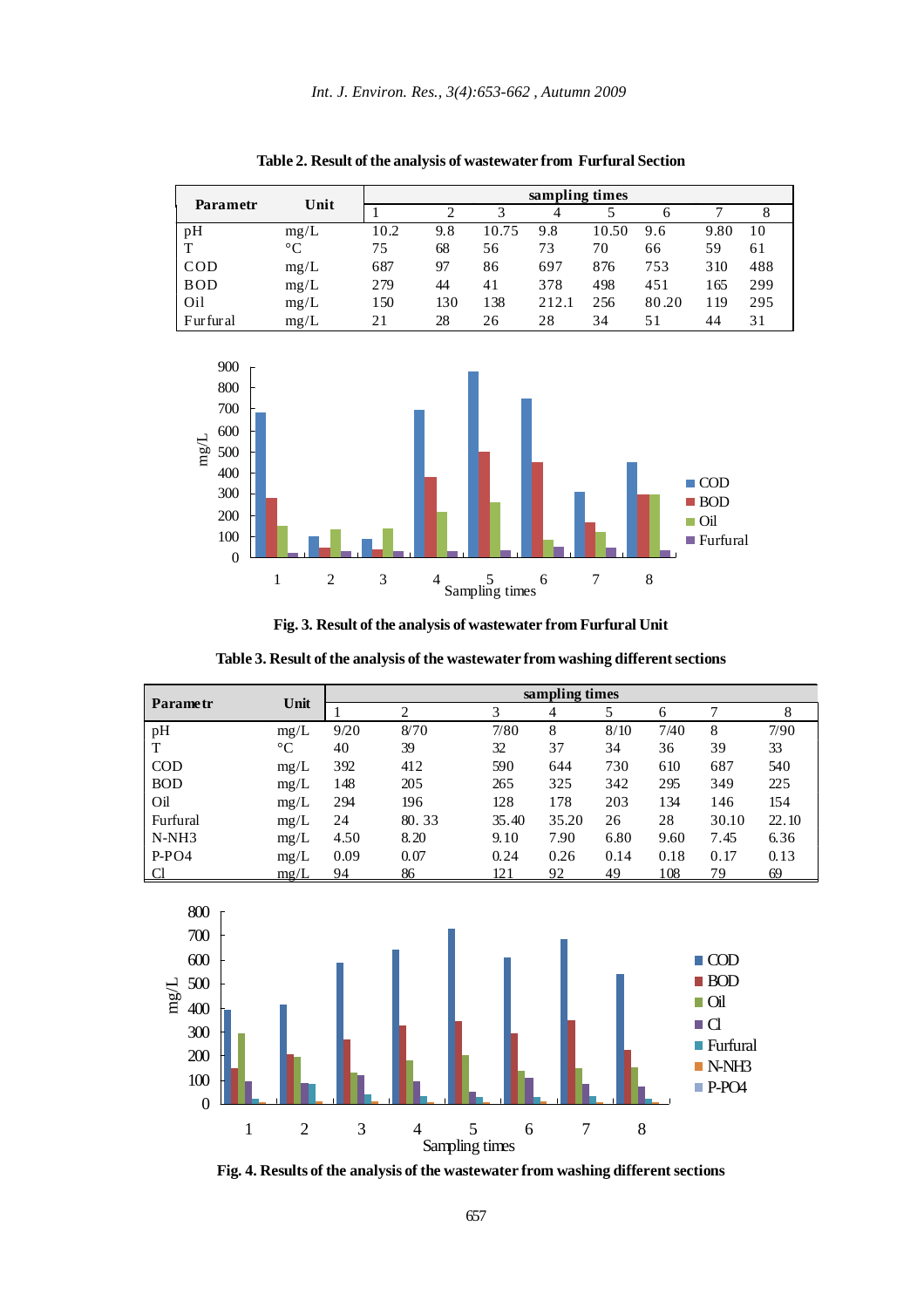#### *Hassani, A. H. et al.*

|            | Unit        | sampling times |       |      |      |      |      |      |       |  |
|------------|-------------|----------------|-------|------|------|------|------|------|-------|--|
| Parameter  |             |                | ◠     | 3    |      |      | 6    | ⇁    | 8     |  |
| pH         | mg/L        | 7/90           | 8/10  | 8    | 8/50 | 8/20 | 7/90 | 8    | 8/30  |  |
|            | $^{\circ}C$ | 38             | 32    | 37   | 33   | 36   | 42   | 36   | 39    |  |
| <b>COD</b> | mg/L        | 560            | 678   | 760  | 380  | 479  | 653  | 768  | 790   |  |
| <b>BOD</b> | mg/L        | 270            | 340   | 355  | 190  | 225  | 345  | 376  | 376   |  |
| Oil        | mg/L        | 57             | 64    | 45   | 39   | 44   | 36   | 61   | 37    |  |
| $N-NH3$    | mg/L        | 13.41          | 12.72 | 8.12 | 9.20 | 8.30 | 9.12 | 8.21 | 11.20 |  |
| $P-PO4$    | mg/L        | 0.65           | 0.57  | 0.47 | 0.44 | 0.39 | 0.71 | 0.40 | 0.46  |  |
| C1         | mg/L        | 112            | 109   | 119  | 98   | 121  | 97   | 89   | 78    |  |
| <b>TDS</b> | mg/L        | 1120           | 890   | 769  | 870  | 908  | 768  | 1021 | 987   |  |
| <b>TSS</b> | mg/L        | 56             | 49    | 56   | 64   | 53   | 44   | 33   | 49    |  |





**Fig. 5. Results of the analysis of the effluent wastewater from API unit**

| <b>Parameter</b> | Unit        | sampling times |      |      |                |      |      |      |      |
|------------------|-------------|----------------|------|------|----------------|------|------|------|------|
|                  |             |                | 2    | 3    | $\overline{4}$ | 5    | 6    | ⇁    | 8    |
| pH               | mg/L        | 7/30           | 8    | 8/12 | 7/50           | 8/10 | 7/90 | 8    | 7    |
| Т                | $^{\circ}C$ | 20             | 22   | 29   | 27             | 23   | 19   | 29   | 21   |
| <b>COD</b>       | mg/L        | 40             | 30   | 33   | 28             | 35   | 41   | 31   | 29   |
| <b>BOD</b>       | mg/L        | 19             | 13   | 14   | 11             | 17   | 21   | 15   | 10   |
| $N-NH_3$         | mg/L        | 0.45           | 0.62 | 0.35 | 0.29           | 0.42 | 0.82 | 0.37 | 0.91 |
| $P-PO4$          | mg/L        | 0.20           | 0.35 | 0.99 | 0.15           | 0.18 | 0.19 | 0.26 | 0.16 |
| Cl               | mg/L        | 290            | 335  | 200  | 260            | 320  | 350  | 400  | 430  |
| <b>TDS</b>       | mg/L        | 1690           | 1900 | 2100 | 2095           | 1980 | 1850 | 1946 | 1840 |
| <b>TSS</b>       | mg/L        | 59             | 25   | 62   | 21             | 32   | 31   | 22   | 34   |

**Table 5. Results of the analysis of the effluent wastewater from High TDS unit**



2500

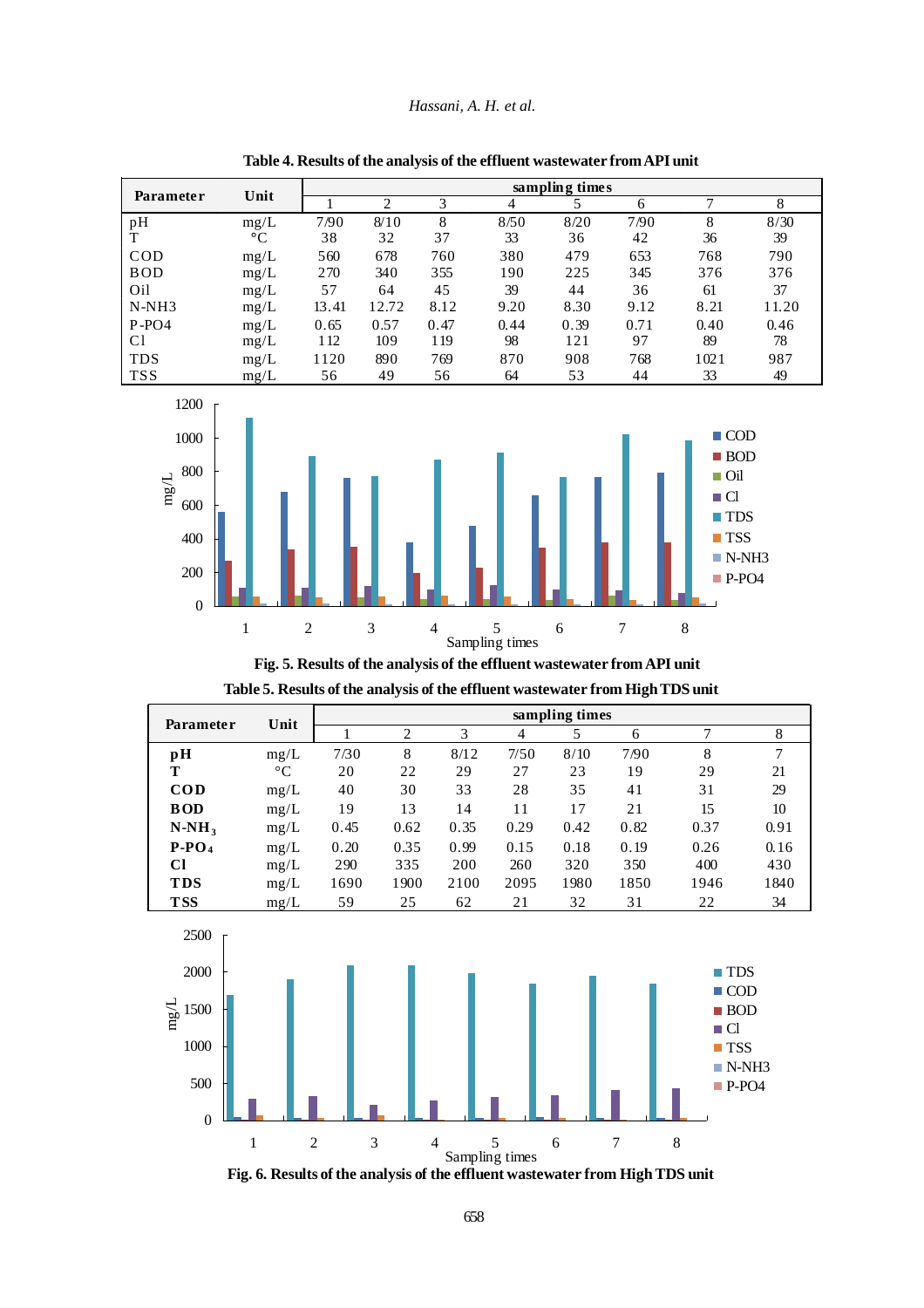|                  |                 |        | sampling times |        |        |        |        |        |        |  |
|------------------|-----------------|--------|----------------|--------|--------|--------|--------|--------|--------|--|
| <b>Parameter</b> | Unit            |        | 2              | 3      | 4      | 5      | 6      | ┑      | 8      |  |
| pH               | mg/L            | 7/30   | 7/70           | 7/40   | 7/10   | 6/90   | 7/10   | 7/50   | 7/30   |  |
| T                | $\rm ^{\circ}C$ | 30     | 32             | 28     | 27     | 38     | 32     | 29     | 30     |  |
| <b>COD</b>       | mg/L            | 197    | 168            | 148    | 154    | 151    | 132    | 142    | 178    |  |
| <b>BOD</b>       | mg/L            | 75     | 92             | 68     | 73     | 64     | 62     | 72     | 52     |  |
| Oil              | mg/L            | 7.90   | 8.20           | 9.20   | 6.80   | 7.40   | 8.30   | 7.40   | 8.20   |  |
| Furfural         | mg/L            | < 0.05 | < 0.05         | < 0.05 | < 0.05 | < 0.05 | < 0.05 | < 0.05 | < 0.05 |  |
| $N-NH_3$         | mg/L            | 2.30   | 1.40           | 2.10   | 1.90   | 2.20   | 1.60   | 2.40   | 1.80   |  |
| $P-PO4$          | mg/L            | 0.24   | 0.18           | 0.10   | 0.09   | 0.11   | 0.09   | 0.08   | 0.10   |  |
| <b>Cl</b>        | mg/L            | 71     | 64             | 42     | 57     | 59     | 48     | 61     | 47     |  |
| <b>TDS</b>       | mg/L            | 1235   | 1320           | 1430   | 1150   | 1270   | 1360   | 1330   | 1040   |  |
| <b>TSS</b>       | mg/L            | 76     | 49             | 51     | 46     | 44     | 55     | 54     | 50     |  |

**Table 6. Results of the analysis of the effluent wastewater of treatment system**



**Fig. 7. Results of the analysis of the effluent wastewater of treatment system**

| <b>Sample</b>       | Parameter      | Unit                     | <b>Samples Times</b> |     |     |                |     |     |  |  |
|---------------------|----------------|--------------------------|----------------------|-----|-----|----------------|-----|-----|--|--|
|                     | PH             | ٠                        | 8/5                  | 8   | 7/8 | 7/6            | 8/1 | 7/6 |  |  |
|                     | $\mathbf{COD}$ | mg/L                     | 130                  | 197 | 186 | 147            | 139 | 145 |  |  |
| <b>Influent MBR</b> | <b>BOD</b>     | mg/L                     | 65                   | 87  | 79  | 76             | 69  | 59  |  |  |
|                     | OIL            | mg/L                     | 5.9                  | 6.1 | 6.8 | 5.3            | 6.7 | 5.7 |  |  |
|                     | <b>TSS</b>     | mg/L                     | 64                   | 58  | 67  | 56             | 48  | 46  |  |  |
|                     | <b>PH</b>      | $\overline{\phantom{a}}$ | 8/3                  | 7/7 | 8   | 7/7            | 7/9 | 7/1 |  |  |
| <b>Effluent</b>     | $\mathbf{COD}$ | mg/L                     | 34                   | 30  | 39  | 37             | 31  | 30  |  |  |
|                     | <b>BOD</b>     | mg/L                     | 12                   | 11  | 10  | 9              | 13  | 10  |  |  |
| <b>MBR</b>          | OIL            | mg/L                     | 4.1                  | 3.9 | 3.5 | $\overline{4}$ | 3.2 | 2.9 |  |  |
|                     | <b>TSS</b>     | mg/L                     | 13                   | 15  | 14  | 18             | 17  | 16  |  |  |

**Table 7. Results of the analysis of the influent and effluent from MBR pilot**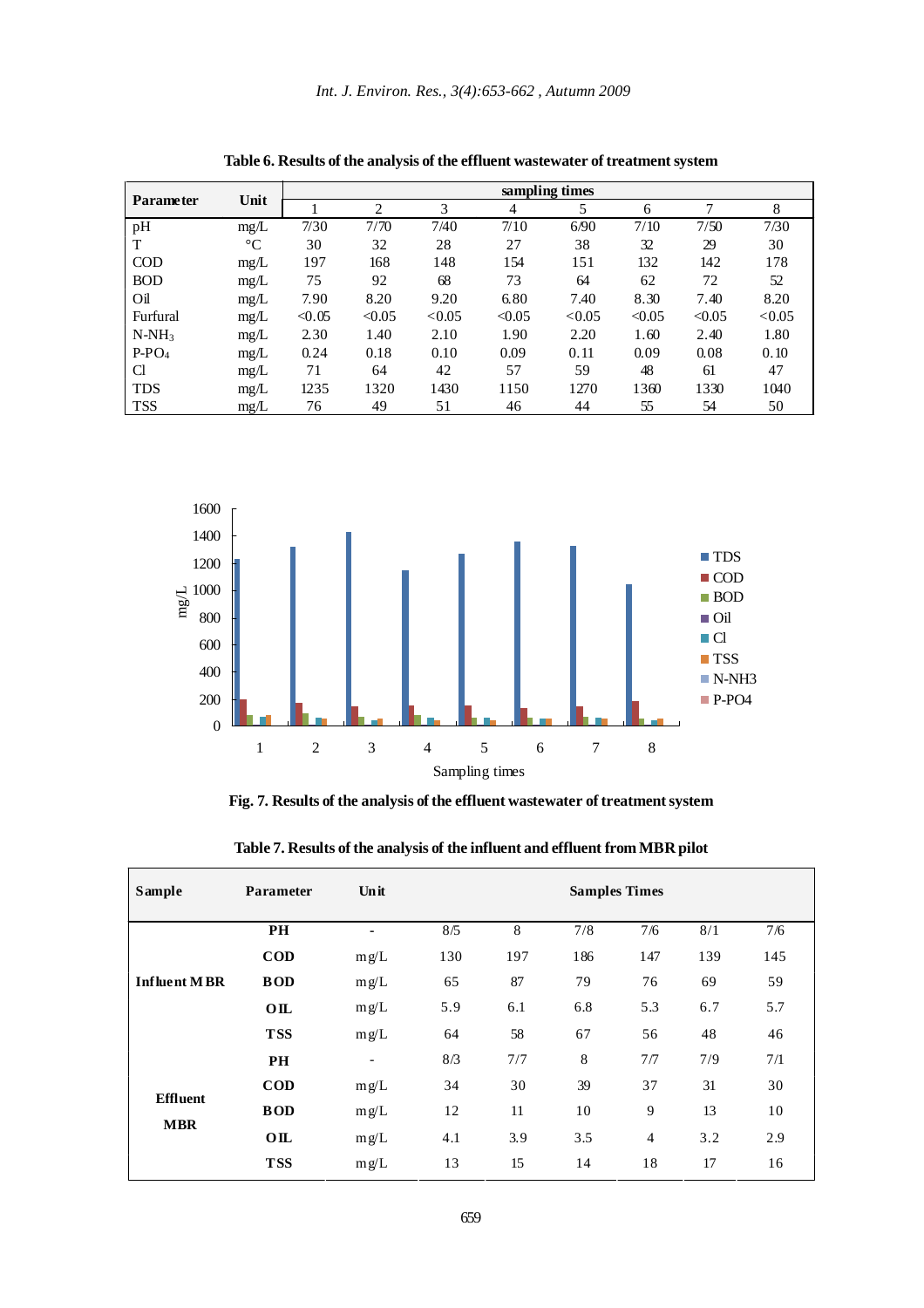#### *Oil Refinery Wastewater*



**Fig. 8. Results of the analysis of the influent of MBR pilot**



**Fig. 9. Results of the analysis of the effluent from MBR pilot**

According to results, the flowing and underground water resources of around the refinery are exposed to pollution. The wastewater of Pars oil refinery can be grouped by purification, and the process of treatment according to these six groups:

*Toxic and solvent wastewater:* This kind of wastewater is caused by furfural unit and the separation unit, and it contains furfural.*Oily wastewater:* This kind of wastewater is caused by several units of refinery. Treatment of this kind is by using DAF and API and then the active sludge and ultra filtration, excellently.

*Flowing water and the wastewater caused by yard washing:* The main part of this kind of wastewater is oil and can be treated by the

mentioned system in the above. The main point of this kind is non-monotony and forcing the shock to treatment system while floodwater. For prevention, some preparations for monitoring the inflowing wastewater are done.*Wastewater containing heavy metals:* This kind of wastewater is from barrel making unit, painting unit and Blending unit.

*Sanitary wastewater:* This kind of wastewater is from health services, WC and the kitchen. It has a separated wastewater net system. *Saline wastewater:* Generates from blow-down and water treatment unit. This wastewater has no special pollution except high TDS that is diluted after mixing with other Wastewater and outflows.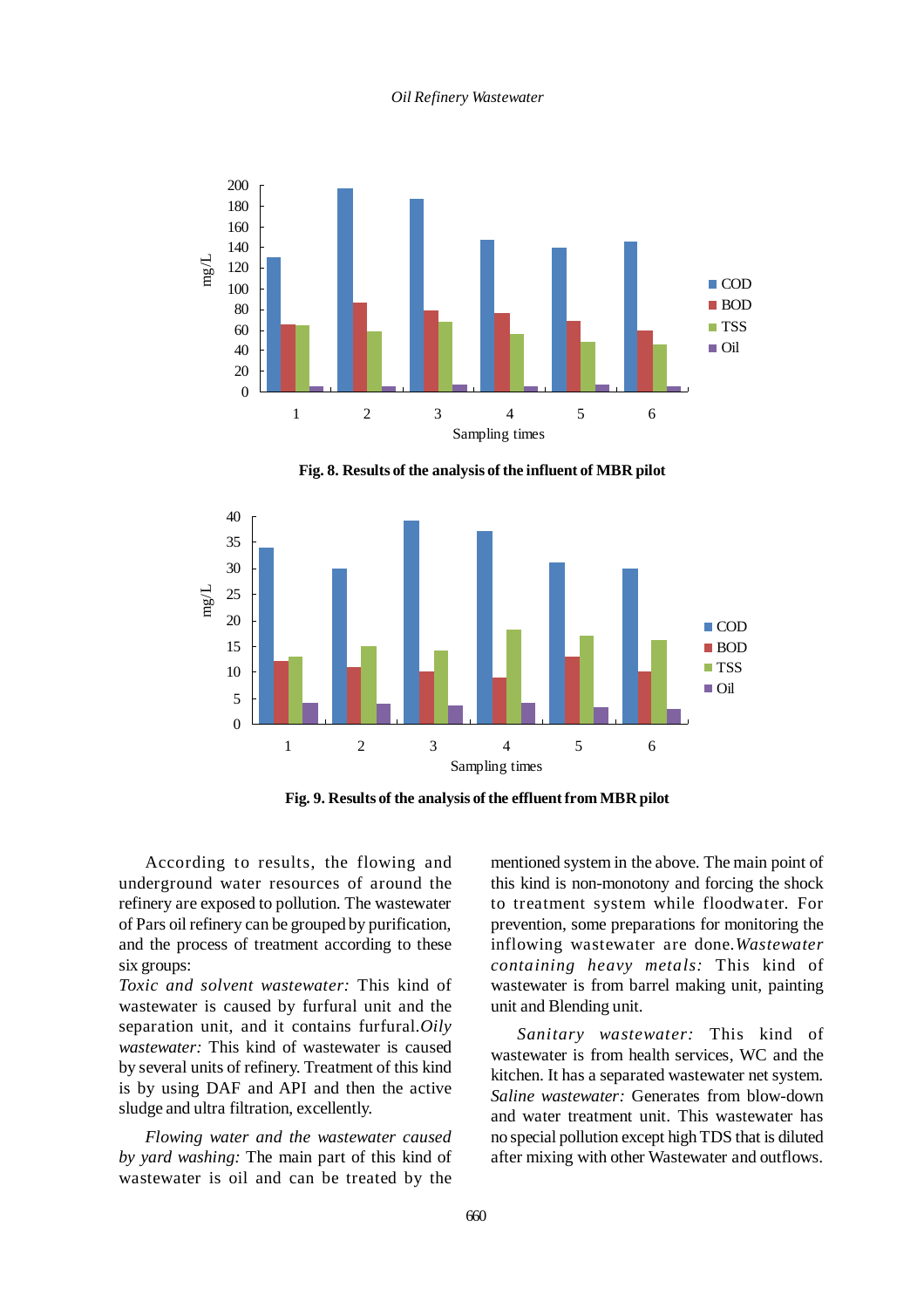As mentioned, the wastewater produced by the refinery inflows to the treatment system through three separated networks. Each network has its own pollution and its own treatment method. Here, the specifications of inflow wastewater were mentioned based on the tests which have been done on samples.

*Oily wastewater network:* The network which contains oil wastewater has all kind of wastewater inside. Pollutions like nitrates, phosphates, chlorides, heavy metals, sanitation wastewater, detergents, color materials, amines, and the most of it is the oil. The most part of the floodwater is carried by this net. The other oil wastewater sources like removed and leaked oil of instruments, washing of units, bottom of the tanks, restaurant wastewater, bathroom and health care services are transported by this network. The results of inspecting this network have been presented.

*Solvent wastewater network:* The main sources of this kind of wastewater are the Furfural unit, and a little part of it, washing of the separation unit. The chief pollutant of this network is furfural and then, oil, and toluene.

*Saline water network:* This network holds wastewater from the heat sink towers, boilers and the water treatment unit. The main pollution part in this network is TDS.

## **CONCLUSION**

Wastewater treatment of the refinery is carried by one API unit and a DAF unit. For inspecting the quality of the wastewater, sampling and testing have been done at mentioned places. In these tests, the quality indexes of wastewater are experimented. Existence of detergents, colorful materials and heavy metals causes the treatment to be more complex and expensive. Considering the restaurant, bathroom, WC, etc. in the refinery yard and differences between this kind of wastewater and industrial wastewaters, the design and making a separated wastewater treatment system net for this kind of wastewater is necessary.

The main product of Pars Oil Refinery is grease which may exist in working places and around the yard beside the chemical materials. Not only the rain and yard washing makes this pollutants to flow, but also penetration out to environment cause the Environmental pollution. Managing and settling this kind of wastewater is very important. For qualifying the out flow of the wastewater, some basic reformation in the basic wastewater treatment system is needed. The inflow of the MBR system consists of sanitary wastewater and the outflow of DAF. The experiments shows that using MBR system has considerable influence on decreasing the expenses of membrane washing, energy, chemical materials, water usage and also increasing the efficiency of the system. The quality of the wastewater treated by this system is conformable to the wastewater offloading to the environment standards. Moreover, this treated wastewater, i.e. effluent of MBR, can be reused as makeup for cooling towers, and make minimize the wasting water from the system. This decreases the expense of raw water preparing, and has a positive influence on environment by decreasing the use of underground waters. It is should be mentioned that one of the main projects of Pars Oil Refinery, is to establishing an appropriate wastewater collection system for treating the wastewater of the refinery, in order to decreases the dangerous environmental impact. According to the research results in decomposing of furfural, it is possible to use negative gr bacteria, in a biological treatment. The problem of heavy metals due to the activity of coloring and blending is solved by replacing of the instrument by advanced system. By applying MBR system, it is possible to solve the problem of refinery industrial wastewater treatment system.

# **ACKNOWLEDGEMENT**

The authors greatly appreciate the graduate school of the environment and energy, Islamic Azad University for providing laboratory facilities and also Institute of Petroleum Research and Pars Oil Refinery in conducting this project.

#### **REFERENCES**

American public health association, American water works association, water environment association, (1992), Standard method for the examination of water and wastewater.  $16<sup>th</sup>$  ed., Washington D.C, s.

Arévaloa, J., Garralónb, G., Plazab, F., Morenoa, B., Péreza, J. and Gómeza, M.A., (2009). Wastewater reuse